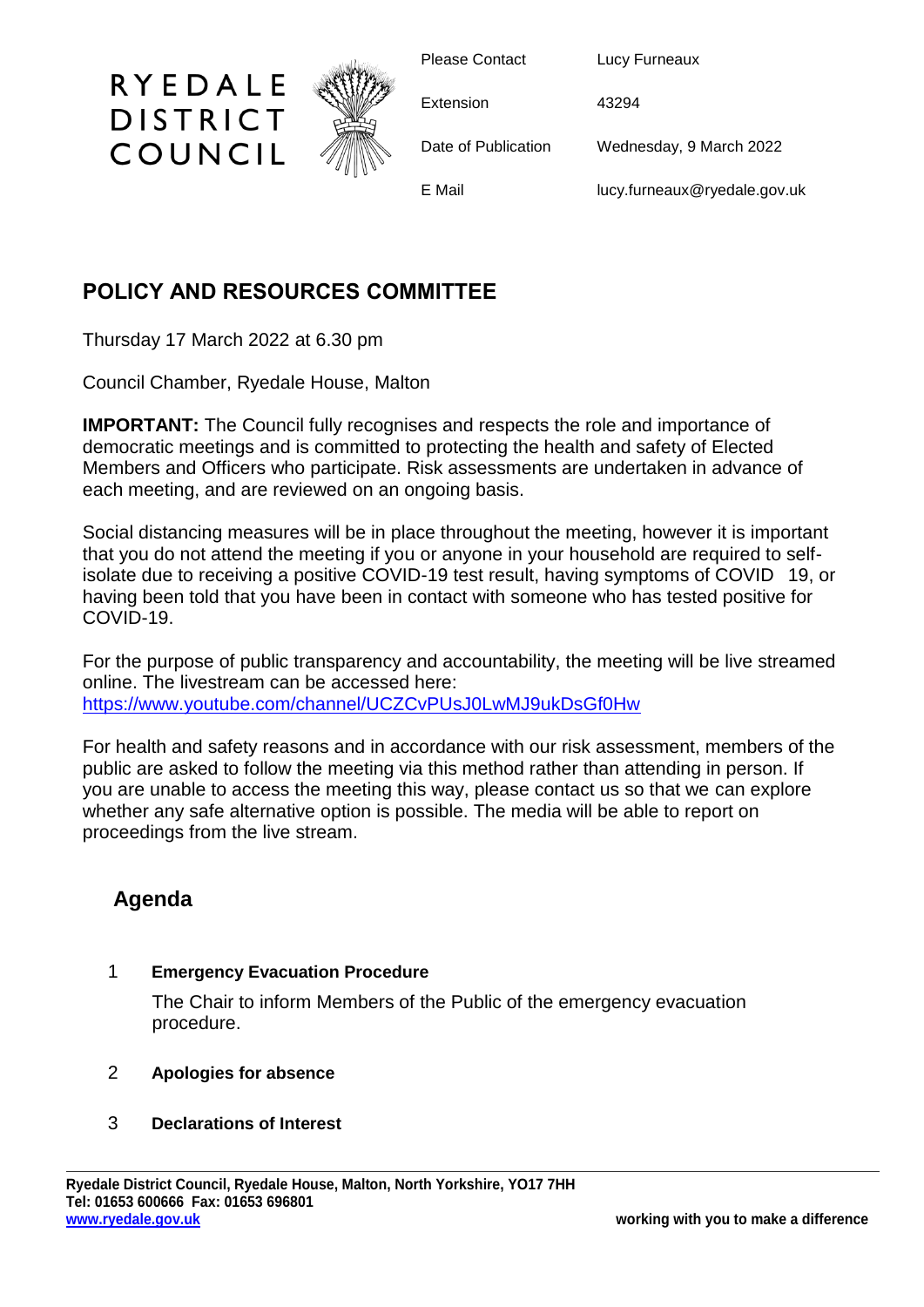Members to indicate whether they will be declaring any interests under the Code of Conduct.

Members making a declaration of interest at a meeting of a Committee or Council are required to disclose the existence and nature of that interest. This requirement is not discharged by merely declaring a personal interest without further explanation.

- 4 **Minutes of the meeting held on 3 February 2022** (Pages 5 10)
- 5 **Minutes from the Flood Management Working Party held on 8 February 2022** (Pages 11 - 14)
- 6 **Minutes from the Local Plan Working Party held on 22 February 2022** (Pages 15 - 20)
- 7 **Minutes from Grants Working Party held on 28 February 2022** (Pages 21 24)

#### 8 **Urgent Business**

To receive notice of any urgent business which the Chair considers should be dealt with at the meeting as a matter of urgency by virtue of Section 100B(4)(b) of the Local Government Act 1972.

#### **PART 'A' ITEMS - MATTERS TO BE DEALT WITH UNDER DELEGATED POWERS OR MATTERS DETERMINED BY COMMITTEE**

| 9                                                                 | <b>Appointment of Working Parties and Sub-Committees</b>                                          | (To Follow)     |  |
|-------------------------------------------------------------------|---------------------------------------------------------------------------------------------------|-----------------|--|
| 10                                                                | <b>Contract Renewal - Supply of Liquid Fuel</b>                                                   | (Pages 25 - 28) |  |
| 11                                                                | <b>Malton and Norton Infrastructure and Connectivity: Potential Funding</b><br><b>Allocations</b> | (Pages 29 - 34) |  |
|                                                                   | <b>PART 'B' ITEMS - MATTERS REFERRED TO COUNCIL</b>                                               |                 |  |
| 12 <sup>2</sup>                                                   | <b>Pickering Town CIC - Cycling Hub Proposal</b>                                                  | (Pages 35 - 52) |  |
| 13                                                                | <b>Council Performance - Quarter 3 2021-22</b>                                                    | (Pages 53 - 78) |  |
| 14                                                                | Timetable of Meetings 2022-2023                                                                   | (Pages 79 - 82) |  |
| EXEMPT PART 'A' ITEMS - MATTERS TO BE DEALT WITH LINDER DELECATED |                                                                                                   |                 |  |

#### **EXEMPT PART 'A' ITEMS - MATTERS TO BE DEALT WITH UNDER DELEGATED POWERS OR MATTERS DETERMINED BY COMMITTEE**

15 **Exempt Information**